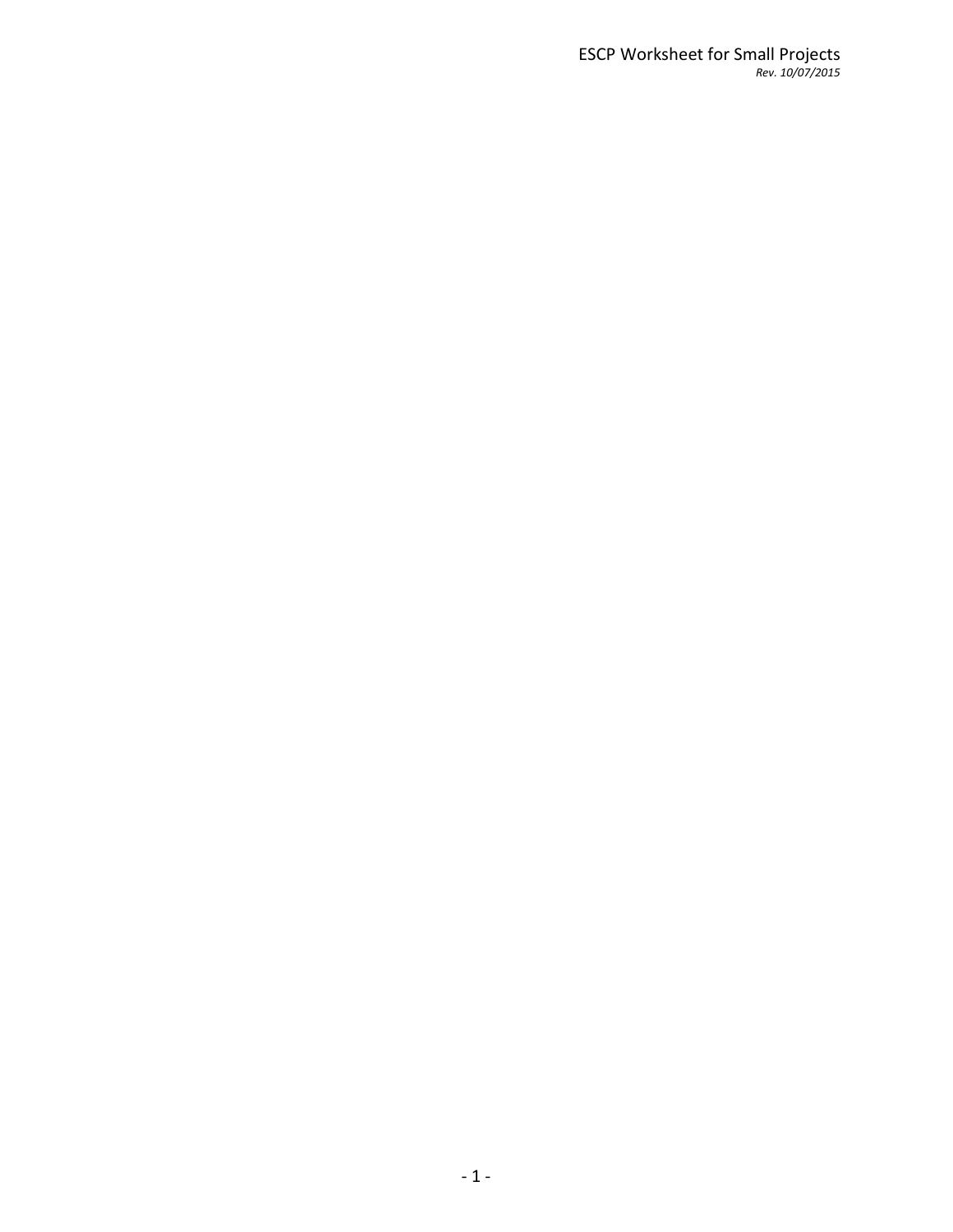# **1 Project Information**

| Project Name:                   |                                                                 |
|---------------------------------|-----------------------------------------------------------------|
| Project Address:                |                                                                 |
| Project Size:                   |                                                                 |
| (Indicate sq. ft. or acres)     |                                                                 |
| <b>Anticipated Construction</b> |                                                                 |
| Start Date:                     |                                                                 |
| <b>Anticipated Construction</b> |                                                                 |
| End Date:                       |                                                                 |
| Approximate Soil                |                                                                 |
| Disturbance:                    |                                                                 |
|                                 |                                                                 |
| Does project require            | $\Box$ NPDES General Construction Permit (NOI & SWPPP required) |
| other permits or                | <b>NPDES Industrial General Permit</b>                          |
| requirements?                   | $\Box$ MS Phase II Permit (ESCP and/or Post Development Stds)   |
| Check all that applies.         | 404 Permit (Clean Water Act)                                    |
|                                 | 401 Permit (Water Quality Certification)                        |
|                                 | 1600 Agreement (Streambed Alteration)                           |
|                                 | Waste Discharge Requirements (non-federal State waters)         |
|                                 | Irrigated Lands Regulatory Program (commercial Ag)              |
|                                 | Low or Limited Threat NPDES Permit (dewatering groundwater)     |
| # of Drain Inlets within        |                                                                 |

# **2 Owner Information**

| Name:         |  |
|---------------|--|
| Address:      |  |
| Phone Number: |  |
| Email:        |  |

# **3 Contractor Information**

| Name:                |  |
|----------------------|--|
| <b>Company Name:</b> |  |
| Address:             |  |
| Phone Number:        |  |
| Email:               |  |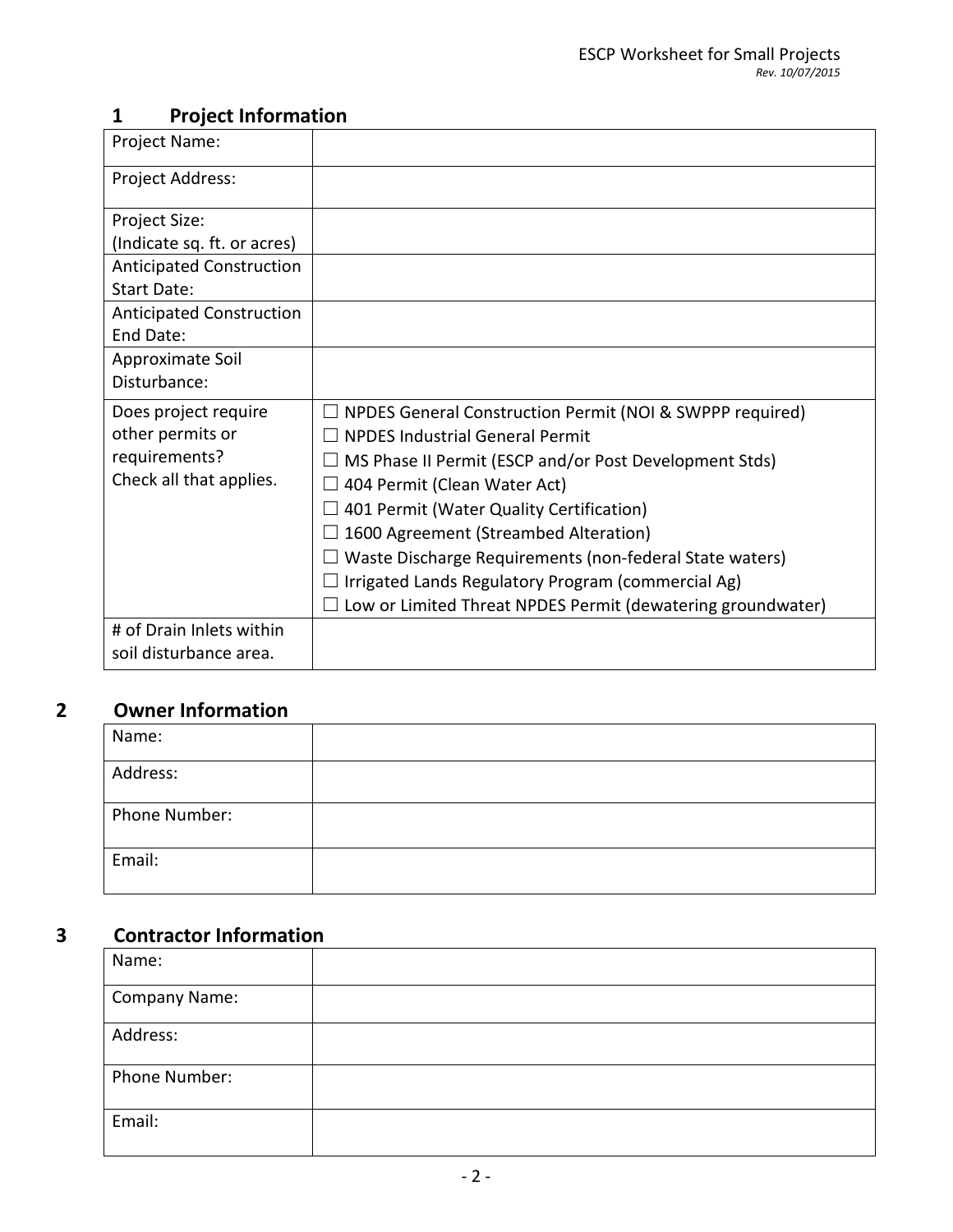### **4 Best Management Practices**

#### **4.1 Run-On Control BMPs**

When surface flow of storm water runoff is allowed to pass through disturbed soils at an active construction project it can mobilize sediment and carry it into the municipality's storm drainage system and into the local receiving waters. This results in deposition of sediment in the municipal drainage system which causes more frequent maintenance and can cause flooding. The sediment is also harmful to the local waterways.



| Does storm water have the potential to run-on to the construction site?     | $\Box$ Yes |
|-----------------------------------------------------------------------------|------------|
|                                                                             | $\Box$ No  |
| If yes, will storm water surface flow be diverted around any disturbed soil | $\Box$ Yes |
| areas? Show how it will be diverted on the site map.                        | $\Box$ No  |

### **4.2 Erosion Control BMPs**

The definition of erosion is the detachment of soil particles. These particles can become detached by rain, wind, or construction activity. Although construction, by nature, disturbs soil. It is vital to place a temporary or permanent covering over disturbed soil as soon as possible. Projects are not allowed to leave areas of exposed soil that do not have a cover. On the table below and on the site map show how you will prevent erosion at your project.

| <b>CASQA</b><br>Fact<br><b>Sheet</b> | <b>BMP Name</b>                                                                                               | <b>BMP</b><br>Selected?<br>(Check Box) | Describe the BMP to be implemented.<br>If not used, state the reason why. |
|--------------------------------------|---------------------------------------------------------------------------------------------------------------|----------------------------------------|---------------------------------------------------------------------------|
| $EC-1$                               | Scheduling (work will be conducted during the dry season: May 1<br>through September 30)                      |                                        |                                                                           |
| <b>EC-2</b>                          | Preservation of Existing Vegetation (existing vegetated areas will<br>not be disturbed)                       |                                        |                                                                           |
| <b>EC-4</b>                          | Area to be vegetated with landscaping, turf, or hydroseeding                                                  |                                        |                                                                           |
| <b>EC-7</b>                          | Temporary Erosion Control using an erosion control blanket or<br>geotextile                                   |                                        |                                                                           |
| $EC-6$ &<br><b>EC-8</b>              | Area covered with a temporary or permanent mulch including<br>straw, wood, compost, hydromulch, or equivalent |                                        |                                                                           |
| $EC-16$                              | Non-Vegetated Stabilization (covered with aggregate, paving,<br>permanent structures / surfaces)              |                                        |                                                                           |
| $WE-1$                               | Wind Erosion Control (kept moist to prevent wind erosion)                                                     |                                        |                                                                           |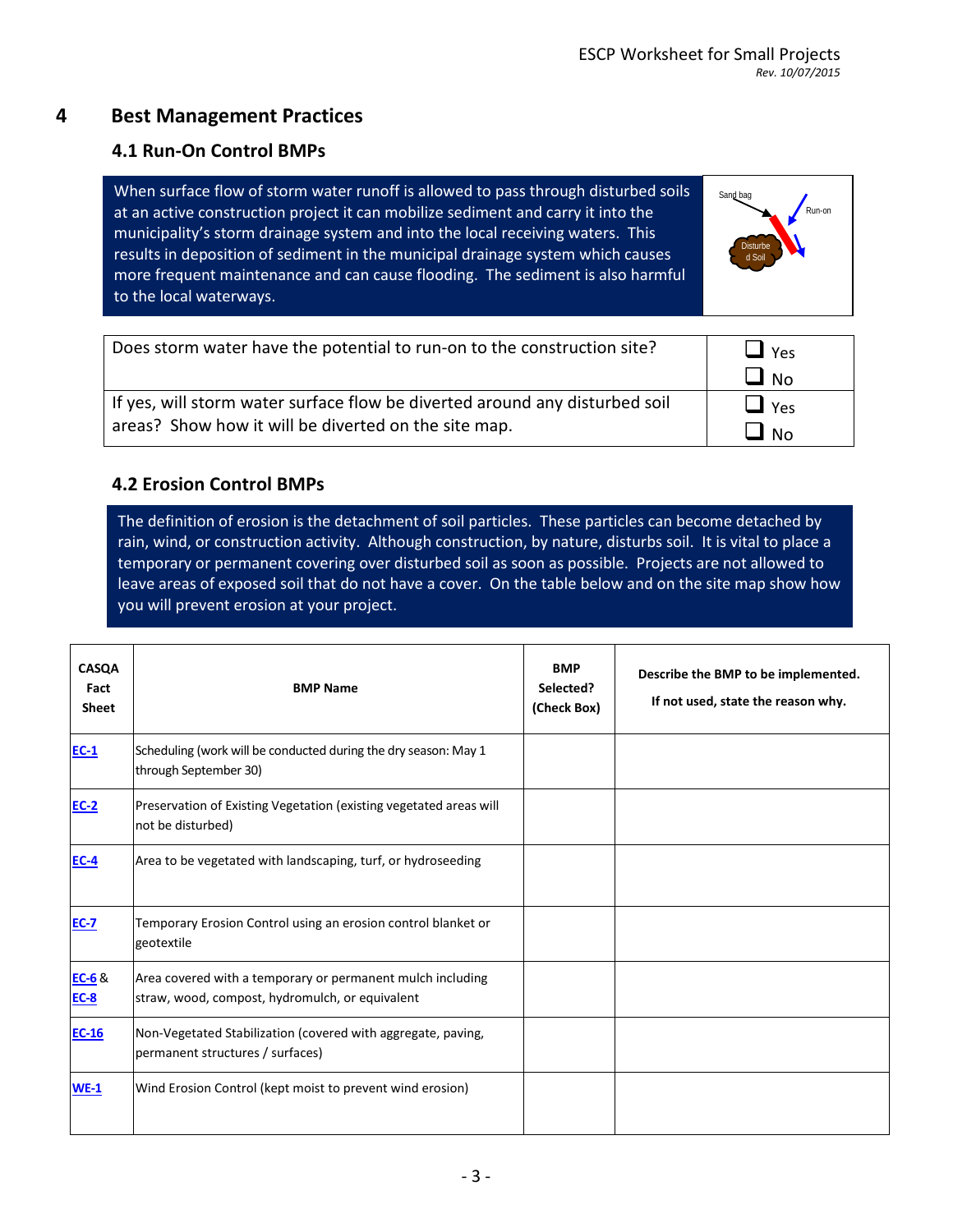### **4.3 Temporary Sediment Control BMPs**

Sediment control is accomplished by two ways. First, giving sediment every opportunity to settle out of storm water runoff while still on the project. Second, remove sediment from surfaces that has been carried or tracked off site before it enters the municipal drains. Each project must have effective perimeter sediment control. Drain inlets within 50 feet of the project must be protected. Any visible track out or sedimentation onto municipal property must be removed as soon as possible. On the table below and on the site map show how you will control sediment at your project.

| <b>CASQA Fact</b><br><b>Sheet</b> | <b>BMP Name</b>                                                                                                                                                                                                        | <b>BMP</b><br>Selected?<br>(Check Box) | Describe the BMP to be implemented.<br>If not used, state the reason why. |
|-----------------------------------|------------------------------------------------------------------------------------------------------------------------------------------------------------------------------------------------------------------------|----------------------------------------|---------------------------------------------------------------------------|
| $SE-1$                            | <b>Temporary Silt Fence</b>                                                                                                                                                                                            |                                        |                                                                           |
| <b>SE-2</b> or <b>SE-3</b>        | Sediment basin or trap (all or some of the storm water drains to a<br>retention pond or basin where sediment can settle out)                                                                                           |                                        |                                                                           |
| $SE-5$                            | Temporary Fiber Rolls / Straw Wattles                                                                                                                                                                                  |                                        |                                                                           |
| SE-6 or<br>$SE-8$                 | Temporary Gravel Bag Berm or Sand Bag Barrier                                                                                                                                                                          |                                        |                                                                           |
| <b>SE-7</b>                       | Street Sweeping (inspect roads and sidewalks daily and sweep as<br>necessary)                                                                                                                                          |                                        |                                                                           |
| MS4<br><b>Standard</b>            | Curb cutback (maintain a minimum of 4 inches of elevation<br>difference between the disturbed soil and the top of the existing<br>curb, sidewalk, or paved surface)                                                    |                                        |                                                                           |
| <b>SE-10</b>                      | Temporary Drain Inlet Protection (mandatory for any DI's within<br>50 feet of the project)                                                                                                                             |                                        |                                                                           |
| <b>SE-13</b>                      | Compost Socks / Biofilter Bags                                                                                                                                                                                         |                                        |                                                                           |
| $TC-1$                            | Stabilized Construction Exit - Constructed with aggregate at the<br>project owner's specification, but it must be effective in<br>controlling trackout.                                                                |                                        |                                                                           |
| <b>TC-2</b>                       | <b>Stabilized Construction Roadways</b>                                                                                                                                                                                |                                        |                                                                           |
| <b>WM-03</b>                      | Stockpile Management (stockpiles that have not been actively<br>used in the last 14 days must be covered with an erosion control<br>blanket or plastic sheeting and contained with a fiber roll or gravel<br>bag berm) |                                        |                                                                           |